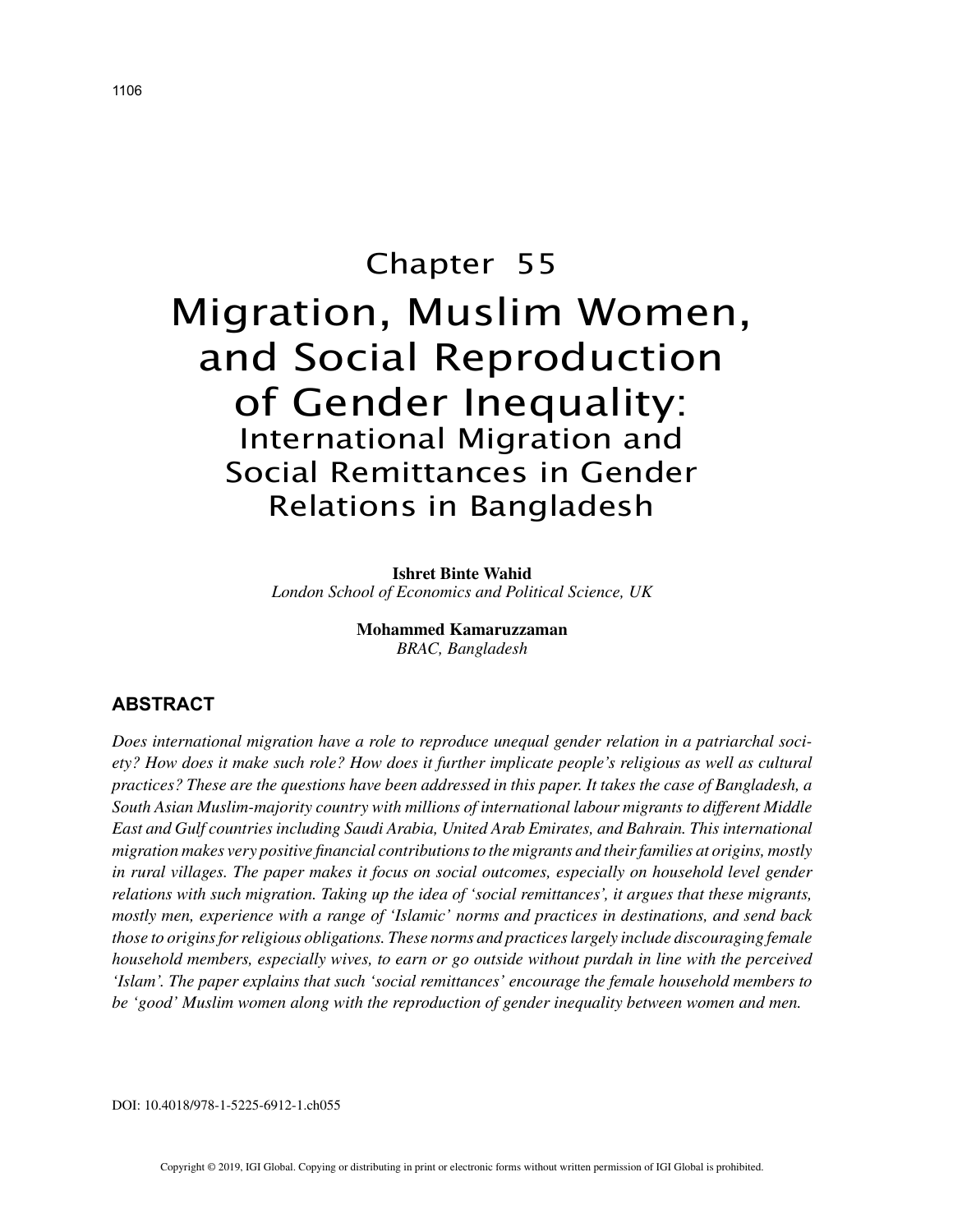# **INTRODUCTION**

In the era of globalization, people have gained greater access to mobility than ever, often leading to the expansion of transnational communities. The term 'transnational communities' comprises of migrants and their friends and families maintaining a strong chain of socio-cultural connection (Fries, 2012). The contemporary trend in the globalized world gives a sense of this expansion. According to latest data, the total number of migrants is about 247 million (KNOMAD, 2016, p.6) of which 48 percent is women (Ratha, Plaza, & Ozden, 2016, p.3). Their contributions to the global economy are noteworthy, as the amount of remittances in the current year is roughly \$601 million in which developing countries take the share of \$441 million (Ratha, Plaza, & Ozden, 2016, p.6). The amount of remittance compared to debt of these developing countries is three times higher than their total debt (Ratha, Plaza, & Ozden, 2016, p.6). The United States, followed by Saudi Arabia, Germany, the Russian Federation, the United Arab Emirates, the United Kingdom, France, Canada, Spain, and Australia remain the top migrant receiving countries (Ratha, Plaza, & Ozden, 2016, p.6). Despite the growing number of migrants in the global North, the South-South migration trend is on the upsurge. It stands for 38 percent of the aggregated migration and is larger in number than South-North migration which stands for 34 percent (Ratha, Plaza, & Ozden, 2016, p.6). The paper makes it focus on social outcomes, especially on household level gender relations with such migration. Taking up the idea of "social remittances", it argues that these migrants, mostly men, experience with a range of "Islamic" norms and practices in destinations, and send back those to origins for religious obligations. These norms and practices largely include discouraging female household members, especially wives, to earn or go outside without purdah in line with the perceived "Islam". The paper explains that such "social remittances" encourage the female household members to be "good" Muslim women along with the reproduction of gender inequality between women and men.

#### **BACKGROUND**

Bangladesh, one of the top five of migrants sending countries (United Nations, Department of Economic and Social Affairs, Population Division, 2016, p.16) and ranks tenth as recipients of remittance in this year (KNOMAD, 2016, p.29). It has shown remarkable growth as its current GDP growth rate is 7.11 percent ("GDP - Bangladesh Bureau of Statistics-Government of the People's Republic of Bangladesh", 2016) which is twice than the global GDP growth rate of 3.1 percent (International Monetary Fund, 2016, p.6). Such migration from Bangladesh constitutes the labour force in the destination countries, the very reason they are called "labour migrant" (Siddiqui, 2003). There are seven million Bangladeshi labour migrants working in more than twenty countries of which Oman is the highest recipient in the year of 2016 ("Overseas Employment in 2016", 2016). As mentioned earlier, women accounts for 48 percent of the global migrants (Ratha, Plaza, & Ozden, 2016, p.3) whereas in Bangladesh their share in the migrant population is about 13 percent (United Nations, Department of Economic and Social Affairs, Population Division, 2016, p.29). In the current year, the amount of remittance has been about 11million USD ("Overseas Employment & Remittance from 1976 - 2016", 2016). Remittance consists more than 7 percent of the country's GDP ("Personal remittances, received (% of GDP) | Data", 2016) and stands higher compared to the aggregate contribution of agricultural, industrial and service sector which is about 6.5 percent (Bangladesh Bank, p.4). Remittance has a significant role in country's poverty reduction and building human capital (Hatemi-J & Uddin, 2013). A recent study by Bureau of